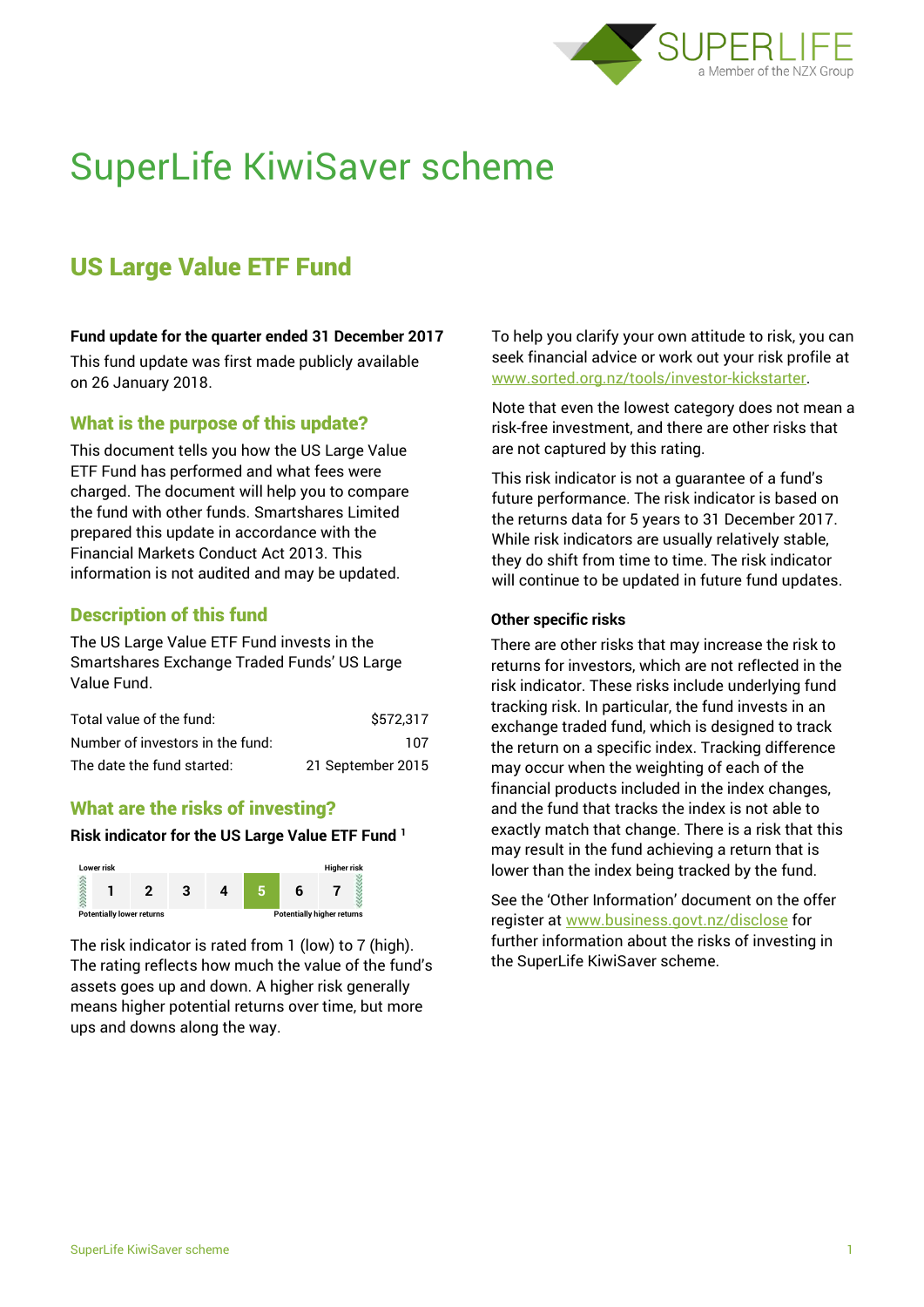# How has the fund performed?

|                                                                           | <b>Past year</b> |
|---------------------------------------------------------------------------|------------------|
| <b>Annual return</b><br>(after deductions for charges and tax)            | 11.27%           |
| Annual return<br>(after deductions for charges but before tax)            | 11.61%           |
| Market index annual return<br>(reflects no deduction for charges and tax) | 14.85%           |

The market index annual return is based on the annual return of the CRSP US Large Cap Value Index (converted to the New Zealand dollar). Additional information about the market index is available in the 'Other Information' document on the offer register at www.business.govt.nz/disclose.

### **Annual return graph**



This shows the return after fund charges and tax for each year ending 31 March since the fund started. The last bar shows the average annual return since the fund started, up to 31 December 2017.

**Important:** This does not tell you how the fund will perform in the future.

Returns in this update are after tax at the highest prescribed investor rate (PIR) of tax for an individual New Zealand resident. Your tax may be lower.

# What fees are investors charged?

Investors in the US Large Value ETF Fund are charged fund charges. In the year to 31 March 2017 these were:

|                                                       | % per annum of fund's<br>net asset value |  |
|-------------------------------------------------------|------------------------------------------|--|
| <b>Total fund charges</b>                             | 0.61%                                    |  |
| Which are made up of:                                 |                                          |  |
| <b>Total management and administration</b><br>charges | $0.61%^{2}$                              |  |
| Including:                                            |                                          |  |
| Manager's basic fee                                   | 0.38%                                    |  |
| Other management and<br>administration charges        | 0.23%                                    |  |
| <b>Total performance-based fees</b>                   | $0.00\%$                                 |  |
| <b>Other charges</b>                                  | <b>Dollar amount per investor</b>        |  |
| <b>Administration fee</b>                             | \$32 per annum                           |  |

Investors will not be charged individual action fees for specific actions or decisions. See the Product Disclosure Statement for the SuperLife KiwiSaver scheme for more information about the fees investors are charged.

Small differences in fees and charges can have a big impact on your investment over the long term.

# Example of how this applies to an investor

Jess had \$10,000 in the fund and did not make any further contributions. At the end of the year, Jess received a return after fund charges were deducted of \$1,127 (that is 11.27% of her initial \$10,000). Jess paid other charges of \$30. This gives Jess a total return after tax of \$1,097 for the year.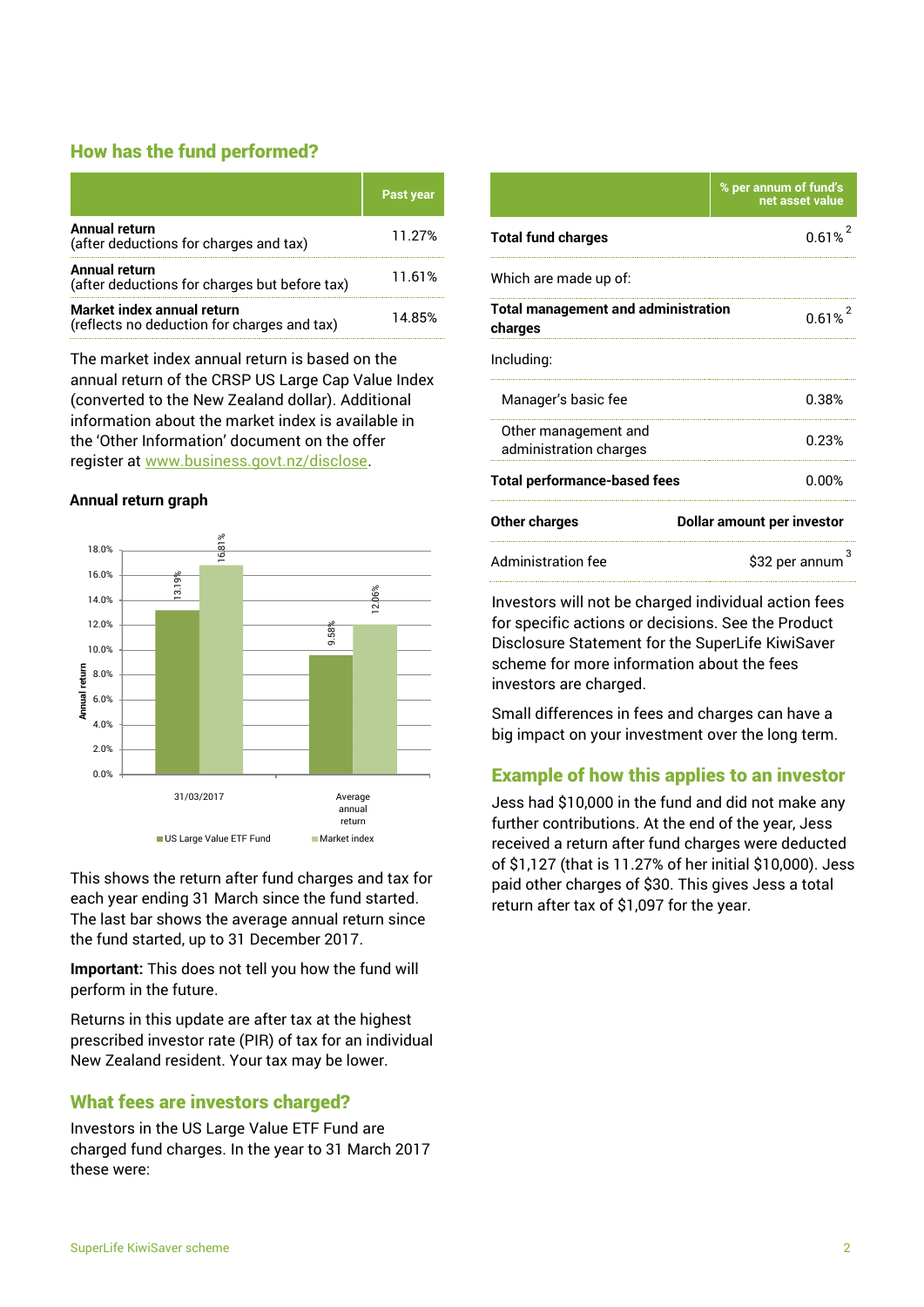

# What does the fund invest in?

### **Actual investment mix**

This shows the types of assets that the fund invests in.



# **Target investment mix**

This shows the mix of assets that the fund generally intends to invest in.

| <b>Asset Category</b>        | <b>Target asset mix</b> |
|------------------------------|-------------------------|
| Cash and cash equivalents    |                         |
| New Zealand fixed interest   |                         |
| International fixed interest |                         |
| Australasian equities        |                         |
| International equities       | 100.00%                 |
| Listed property              |                         |
| Unlisted property            |                         |
| Commodities                  |                         |
| Other                        |                         |

#### **Top ten investments**

| <b>Name</b>                    | % of fund's net<br>asset value | Type                               | <b>Country</b>       | <b>Credit rating</b><br>(if applicable) |
|--------------------------------|--------------------------------|------------------------------------|----------------------|-----------------------------------------|
| Vanguard Value ETF             | 99.52%                         | International equities             | <b>United States</b> |                                         |
| <b>Westpac Current Account</b> |                                | 0.85% Cash and cash<br>equivalents | New Zealand          | AA-                                     |
| <b>ASB Current Account</b>     | $0.00\%$                       | Cash and cash<br>equivalents       | New Zealand          | AA-                                     |

The top 10 investments make up 100.37% of the fund's net asset value.<sup>4</sup>